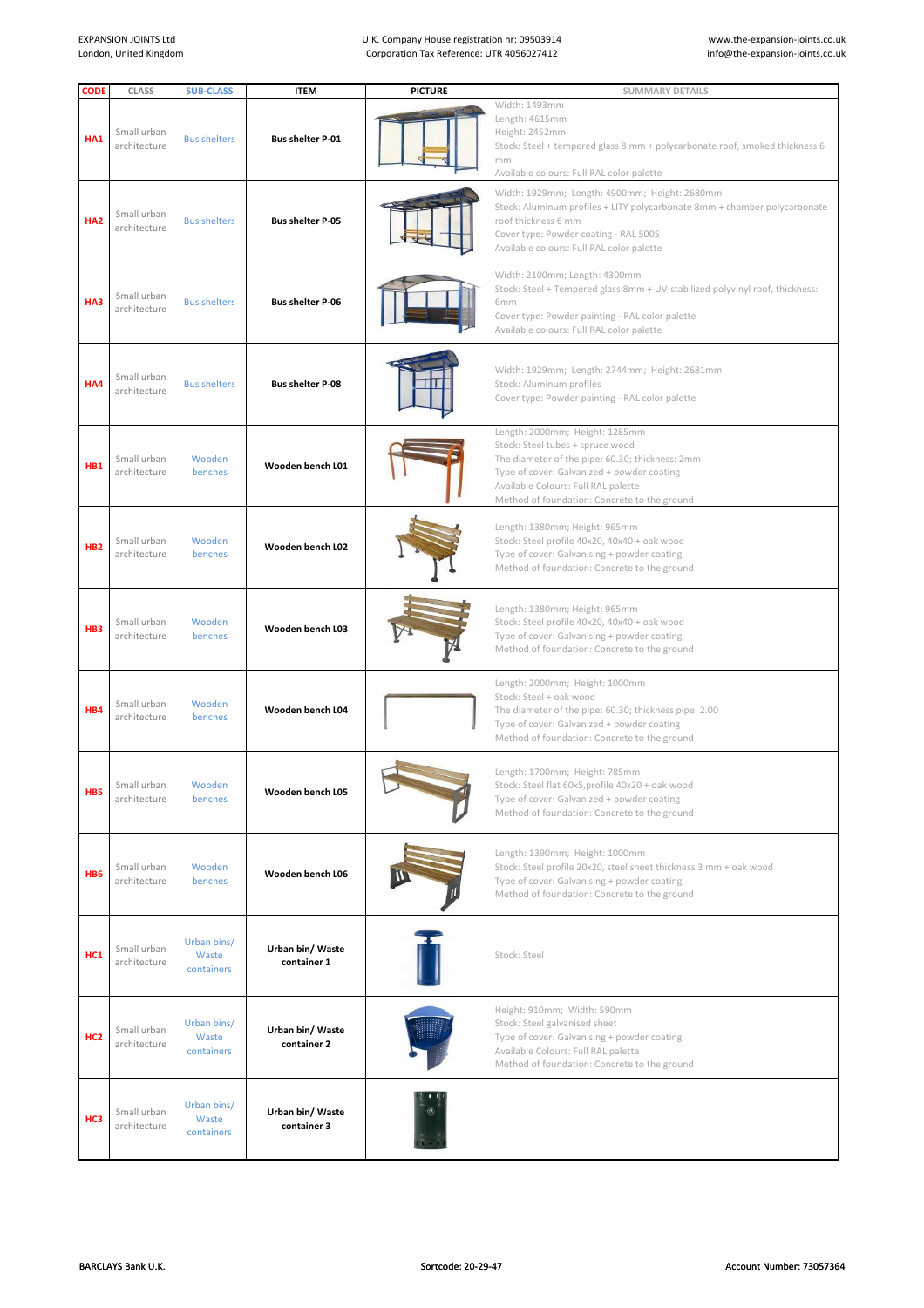## U.K. Company House registration nr: 09503914 Corporation Tax Reference: UTR 4056027412

| <b>CODE</b>                 | <b>CLASS</b>                | <b>SUB-CLASS</b>                   | <b>ITEM</b>                          | <b>PICTURE</b> | <b>SUMMARY DETAILS</b>                                                                                                                                                                                                                                                             |
|-----------------------------|-----------------------------|------------------------------------|--------------------------------------|----------------|------------------------------------------------------------------------------------------------------------------------------------------------------------------------------------------------------------------------------------------------------------------------------------|
| HC4                         | Small urban<br>architecture | Urban bins/<br>Waste<br>containers | Urban bin/ Waste<br>container 4      |                | Height: 850mm; Width: 440mm<br>Stock: Steel<br>Type of cover: Powder coating<br>Method of foundation: Concrete to the ground                                                                                                                                                       |
| HC5                         | Small urban<br>architecture | Urban bins/<br>Waste<br>containers | Wooden waste container<br><b>MOR</b> |                | Length: 1960mm; Height: 1052mm; Width: 965mm<br>Stock: Steel + wood<br>Type of cover: Galvanised steel + wood according to requirements<br>Available Colours: According to requirements<br>Method of foundation: Concrete to the ground                                            |
| HD1                         | Small urban<br>architecture | <b>Bicycle racks</b>               | Bicycle rack STR 01                  |                | Length: 800mm; Height: 850mm<br>Stock: Steel<br>Type of cover: Galvanized + powder coating<br>Available Colours: Full RAL palette<br>Method of foundation: fixing dowels to the ground                                                                                             |
| HD <sub>2</sub>             | Small urban<br>architecture | <b>Bicycle racks</b>               | Bicycle rack STR 02                  |                | Height: 850mm; Width: 900mm<br>Stock: Steel<br>The diameter of the pipe: 42.40<br>Type of cover: Galvanized + powder coating<br>Available Colours: Full RAL palette<br>Method of foundation: fixing dowels to the ground                                                           |
| HD3                         | Small urban<br>architecture | <b>Bicycle racks</b>               | <b>Bicycle rack STR 03</b>           |                | Height: 850mm; Width: 822mm<br>Stock: Steel<br>The diameter of the pipe: 60.30<br>Type of cover: Galvanising + powder coating<br>Available Colours: Full RAL palette<br>Method of foundation: fixing dowels to the ground                                                          |
| H <sub>D</sub> 4            | Small urban<br>architecture | <b>Bicycle racks</b>               | Bicycle rack STR 04                  |                | Length: 1800mm; Width: 465mm; Stock: Steel<br>Type of cover: Galvanising + powder coating<br>Available Colours: RAL colors: White 9016, Yellow 1023, Red 3020, Green 6001,<br>Blue 5005, Gray 5037, Graphite 7016, Black 9005<br>Method of foundation: fixing dowels to the ground |
| HD5                         | Small urban<br>architecture | <b>Bicycle racks</b>               | Bicycle rack STR 05                  |                | Length: 1460mm; Height: 850.00 mm<br>Stock: Steel<br>The diameter of the pipe: 60.30<br>Type of cover: Galvanized + powder coating<br>Available Colours: Full RAL palette<br>Method of foundation: fixing dowels to the ground                                                     |
| H <sub>D</sub> <sub>6</sub> | Small urban<br>architecture | <b>Bicycle racks</b>               | <b>Bicycle rack STR 06</b>           |                | Length: 1921mm; Height: 850mm<br>Stock: Steel<br>The diameter of the pipe: 60.30<br>Type of cover: Galvanising + powder coating<br>Available Colours: Full RAL palette<br>Method of foundation: fixing dowels to the ground                                                        |
| H <sub>D</sub> 7            | Small urban<br>architecture | <b>Bicycle racks</b>               | <b>Bicycle rack STR 07</b>           |                | Length: 421mm; Height: 850mm<br>Stock: Steel<br>Type of cover: Galvanising + powder coating<br>Available Colours: Full RAL palette<br>Method of foundation: fixing dowels to the ground                                                                                            |
| H <sub>D</sub> 8            | Small urban<br>architecture | <b>Bicycle racks</b>               | <b>Bicycle rack STR 08</b>           |                | Length: 800mm; Height: 850mm<br>Stock: Steel<br>Type of cover: Galvanized + powder coating<br>Available Colours: Full RAL palette<br>Method of foundation: fixing dowels to the ground                                                                                             |
| H <sub>D</sub> <sub>9</sub> | Small urban<br>architecture | <b>Bicycle racks</b>               | <b>Bicycle rack STR 09</b>           |                | Length: 1461mm; Height: 850mm<br>Stock: Steel<br>Type of cover: Galvanising + powder coating<br>Available Colours: Full RAL palette<br>Method of foundation: fixing dowels to the ground                                                                                           |
| <b>HD10</b>                 | Small urban<br>architecture | <b>Bicycle racks</b>               | <b>Bicycle rack STR 10</b>           |                | Length: 800mm; Height: 850mm<br>Stock: Steel<br>Type of cover: Galvanized + powder coating<br>Available Colours: Full RAL palette<br>Method of foundation: fixing dowels to the ground                                                                                             |
| <b>HD11</b>                 | Small urban<br>architecture | <b>Bicycle racks</b>               | Bicycle rack STR 11                  |                | Height: 850mm; Width: 800mm<br>Stock: Steel<br>Type of cover: Galvanized + powder coating<br>Available Colours: Full RAL palette<br>Method of foundation: fixing dowels to the ground                                                                                              |